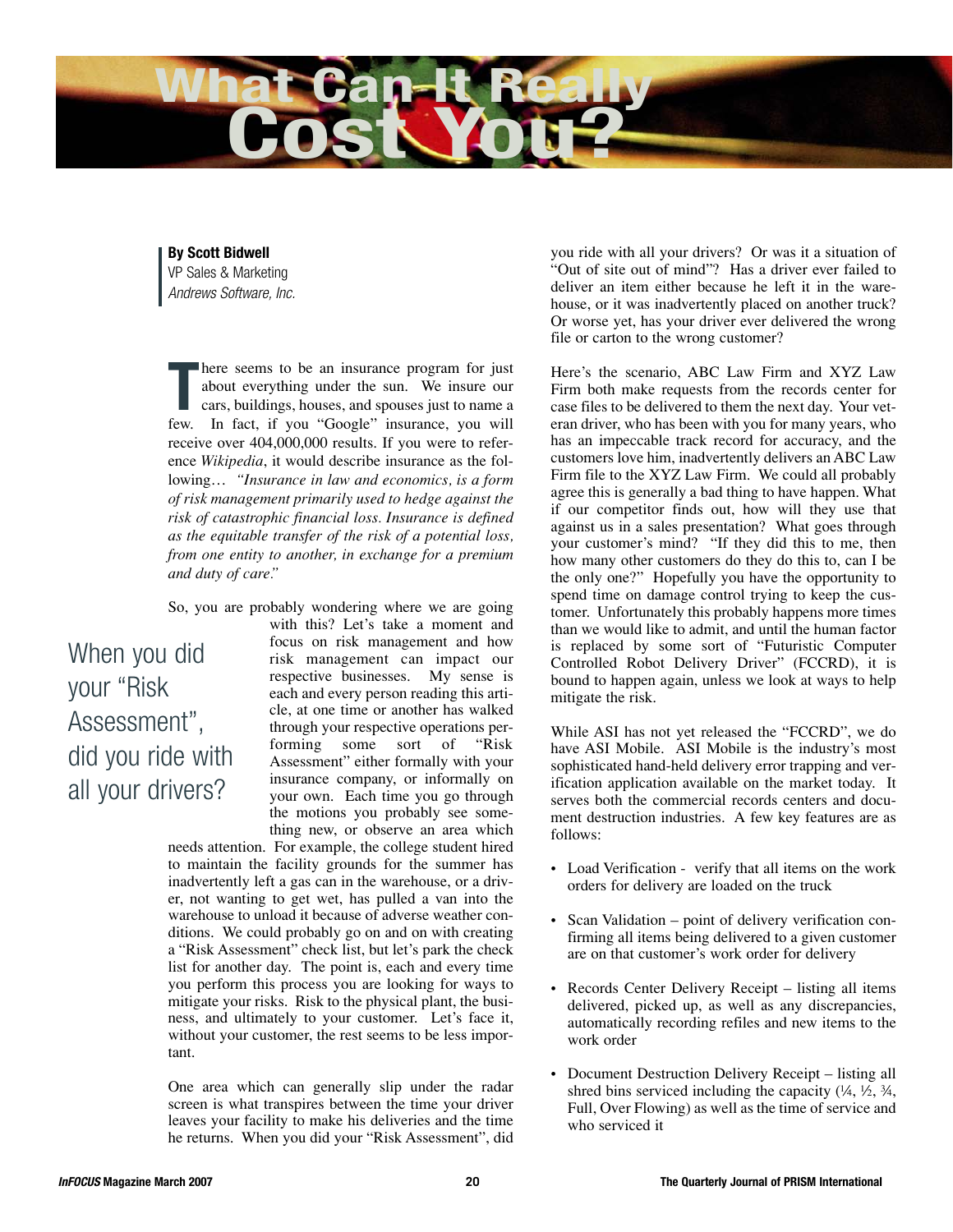# Don't settle for software that "almost" fits.

All software providers claim they are different—that they provide a "tailored" solution for your records, media or destruction business. The truth is, these service-specific "solutions" are often retro-fitted versions of applications that have been modified from their original purposes to address different business objectives.

Andrews Software's solutions really are different. Why? Records, media, destruction—whether you do it all or specialize in one, each ASI software solution is a distinctly separate application specifically designed to fulfill your business requirements. Independently, they function superbly, yet are easily integrated to serve these three complimentary, yet distinctly different industries.

Separately or together, one application or all three, ASI is the one company that offers genuine business-specific software for your records, media or destruction company.

## Business Specific Solutions

**for records centers Visual Corporate Keeper®**

**for media vaults Visual Vault Keeper®**

**for destruction companies Veri-Shred®**

### Client Side Solutions

**web access, hosted by ASI InfoKeeper™ InfoKeeper Plus™**

**web access, hosted by records centers VCK webCONNECT™ VVK webCONNECT™** 

# Records. Media. Destruction.

#### *Proven solutions that fit your business*.

For more information on our full suite of software solutions, designed specifically for the records center, media vault and destruction company environments:

**CALL: 800-807-2093 440-546-9771** *North America Worldwide*

**VISIT: www.AndrewsSoftware.com**